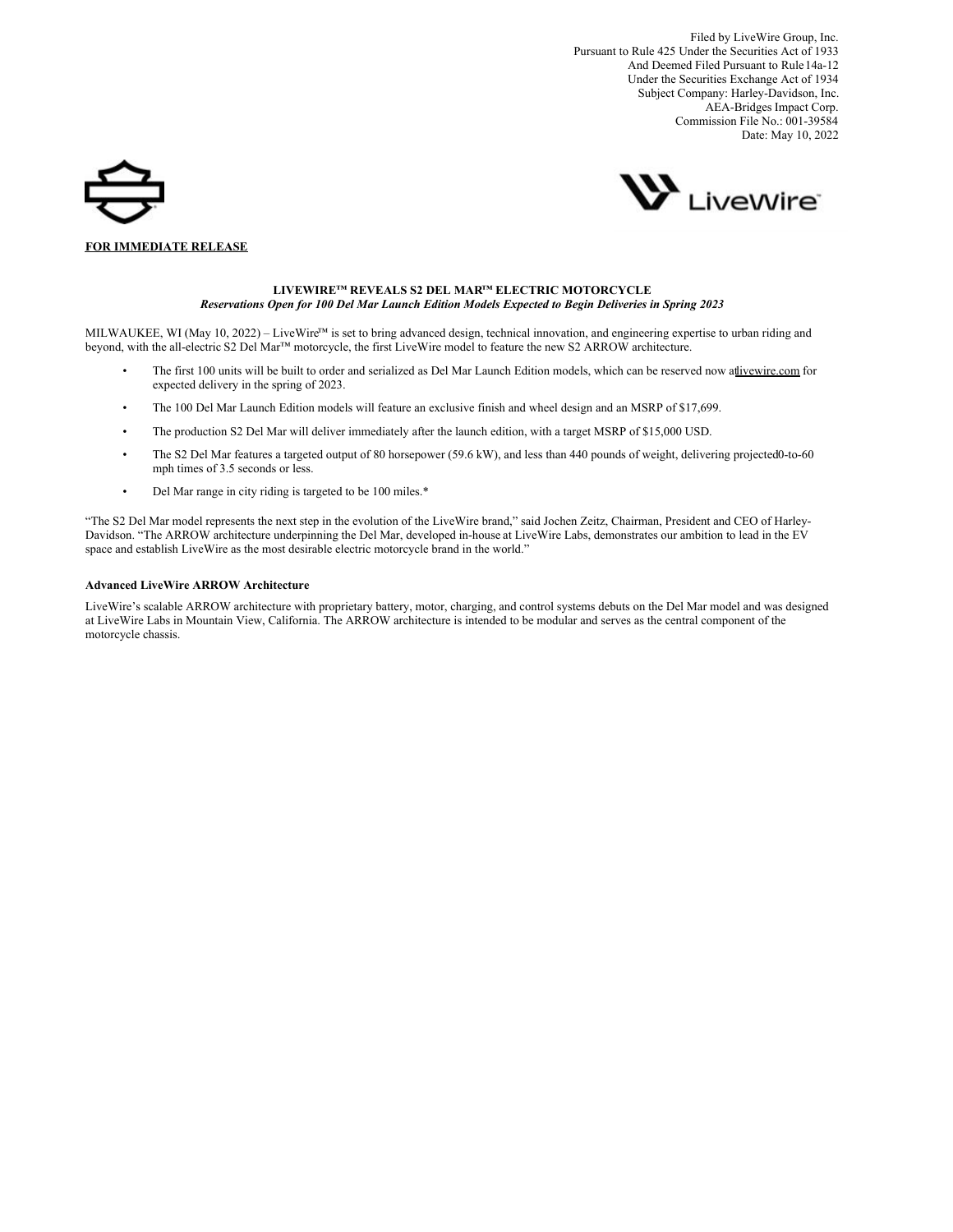Del Mar is designed to offer its rider thrilling performance with a targeted output of 80 horsepower (59.6 kW), delivering projected0-to-60 mph times of 3.5 seconds. City range is expected to be 100 miles.\* The Del Mar model weight target is 440 pounds or less.

#### **Urban Street Tracker**

Del Mar presents a street-tracker stance on 19-inch front and rear wheels equipped with custom developed LiveWire Dunlop DT1 tires equally capable on paved and dirt surfaces. The slim seat tops a short tail section. A tracker-style handlebar fronted by a thin flyscreen places the rider in an upright position for a comfortable and controlled riding experience.

#### **Launch Edition Model**

Only the 100 examples of the Del Mar Launch Edition models will be made, featuring an exclusive finish and wheel design. The graphics and paint – in a choice of Jasper Gray or Comet Indigo – are applied by hand using a process that takes 5 days to complete. The design employs an opposing-fade, representing and celebrating both the exciting and soulful experiences of riding LiveWire electric motorcycles. The intricate pattern of the 19-inch PCB cast-aluminum wheels evokes the dense patterning and framework found on printed circuit boards. The vaulted and tapered spoke design promotes lateral stiffness for enhanced handling performance, while also pushing the boundaries of casting technology.

The Del Mar Launch Edition model debuts with an MSRP of \$17,699, while the production version is expected to launch with a target MSRP of \$15,000 USD. Delivery of the Launch Edition and production versions of S2 Del Mar model are set for the spring of 2023. All LiveWire S2 Del Mar motorcycles will be assembled at Harley-Davidson Vehicle Operations in York, PA.

To learn more about the LiveWire S2 Del Mar Launch Edition motorcycle visit: livewire.com/delmar.

\*Range estimates are based on expected performance on a fully-charged battery and are derived from SAE J2982 Riding Range Test Procedure data on a sample motorcycle under ideal laboratory conditions. Your actual range will vary depending on your personal riding habits, road and driving conditions, ambient weather, vehicle condition and maintenance, tire pressure, vehicle configuration (parts and accessories), and vehicle loading (cargo, rider and passenger weight).

**###**

### **About LiveWire**

LiveWire is the future in the making for the pursuit of urban adventure and beyond. Drawing on its DNA as an agile disruptor from the lineage of Harley-Davidson and capitalizing on a decade of learnings in the EV sector, LiveWire's ambition is to be the most desirable electric motorcycle brand in the world. With a dedicated focus on EV, LiveWire plans to develop the technology of the future and to invest in the capabilities needed to lead the transformation of motorcycling. LiveWire benefits from Harley-Davidson's engineering expertise, manufacturing footprint, supply chain infrastructure, and global logistics capabilities. Innovating by design and attracting industry-leading talent, LiveWire is headquartered virtually, with initial hubs in Silicon Valley, CA (LiveWire Labs) and Milwaukee, WI.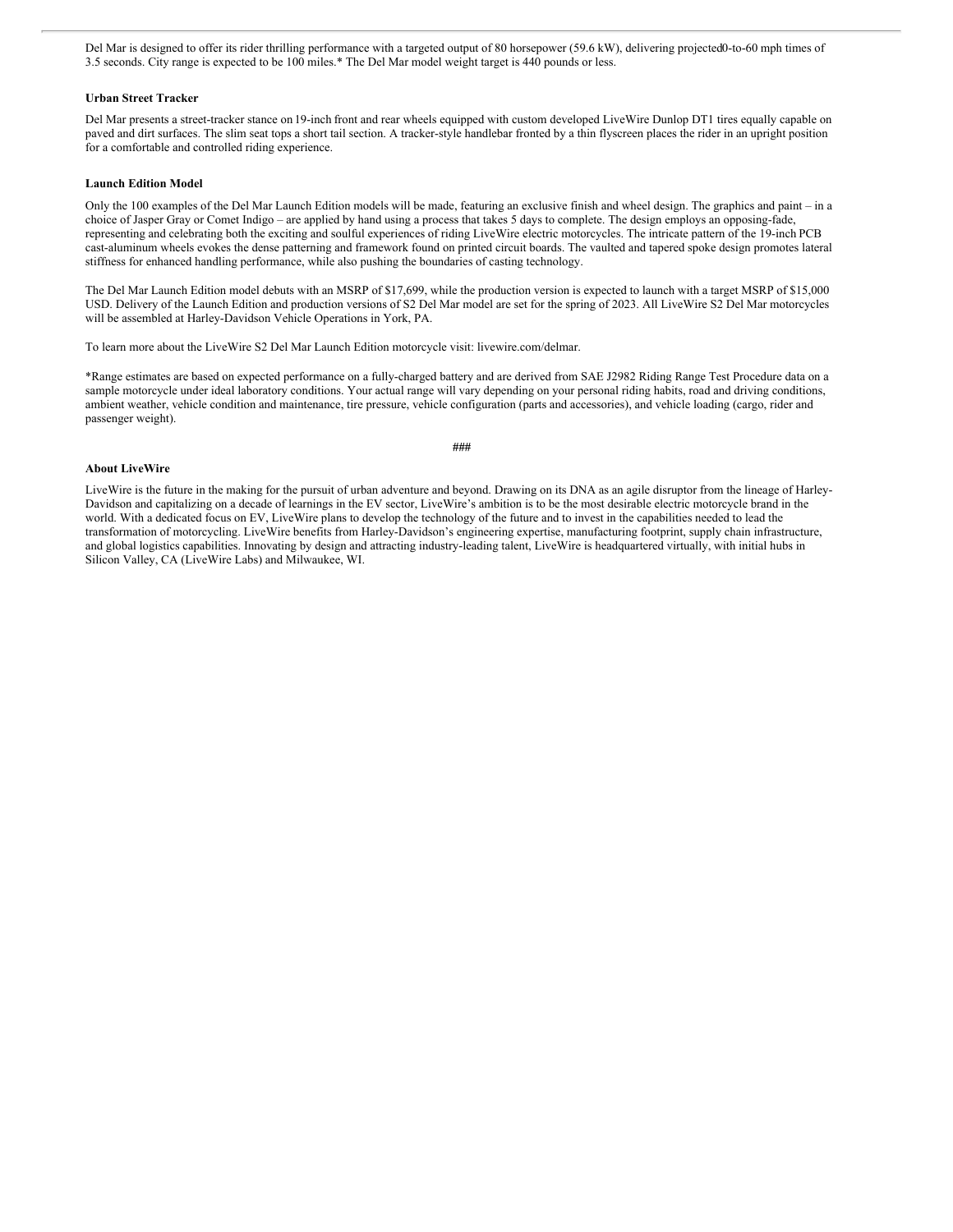For LiveWire career opportunities visit: livewire.com/careers.

# **Editors:** For more information regarding LiveWire products visit: livewire.com.

#### **Forward-Looking Statements Legend**

This communication may contain a number of "forward-looking statements" as defined in the Private Securities Litigation Reform Act of 1995. Forwardlooking statements include information concerning Harley-Davidson's, LiveWire EV, LLC ("LiveWire")'s or AEA-Bridges Impact Corp. ("ABIC")'s possible or assumed future results of operations, business strategies, debt levels, competitive position, industry environment, potential growth opportunities and the effects of regulation, including whether the proposed business combination between LiveWire and ABIC (the "Business Combination") will generate returns for shareholders. These forward-looking statements are based on Harley-Davidson's, LiveWire's or ABIC's management's current expectations, estimates, projections and beliefs, as well as a number of assumptions concerning future events. When used in this communication, the words "estimates," "projected," "expects," "anticipates," "forecasts," "plans," "intends," "believes," "seeks," "may," "will," "should," "future," "propose" and variations of these words or similar expressions (or the negative versions of such words or expressions) are intended to identify forward-looking statements.

These forward-looking statements are not guarantees of future performance, conditions or results, and involve a number of known and unknown risks, uncertainties, assumptions and other important factors, many of which are outside Harley-Davidson's, LiveWire's or ABIC's management's control, that could cause actual results to differ materially from the results discussed in the forward-looking statements. These risks, uncertainties, assumptions and other important factors include, but are not limited to: (a) the occurrence of any event, change or other circumstances that could give rise to the termination of negotiations and any subsequent definitive agreements with respect to the Business Combination; (b) the outcome of any legal proceedings that may be instituted against Harley-Davidson, LiveWire, ABIC or others following the announcement of the Business Combination and any definitive agreements with respect thereto; (c) the inability to complete the Business Combination due to the failure to obtain approval of the shareholders of ABIC, to obtain financing to complete the Business Combination or to satisfy other conditions to closing; (d) changes to the proposed structure of the Business Combination that may be required or appropriate as a result of applicable laws or regulations or as a condition to obtaining regulatory approval of the Business Combination; (e) the ability to meet the applicable stock exchange listing standards following the consummation of the Business Combination; (f) the inability to complete the private placement transactions or the backstop facility contemplated by the Business Combination Agreement and related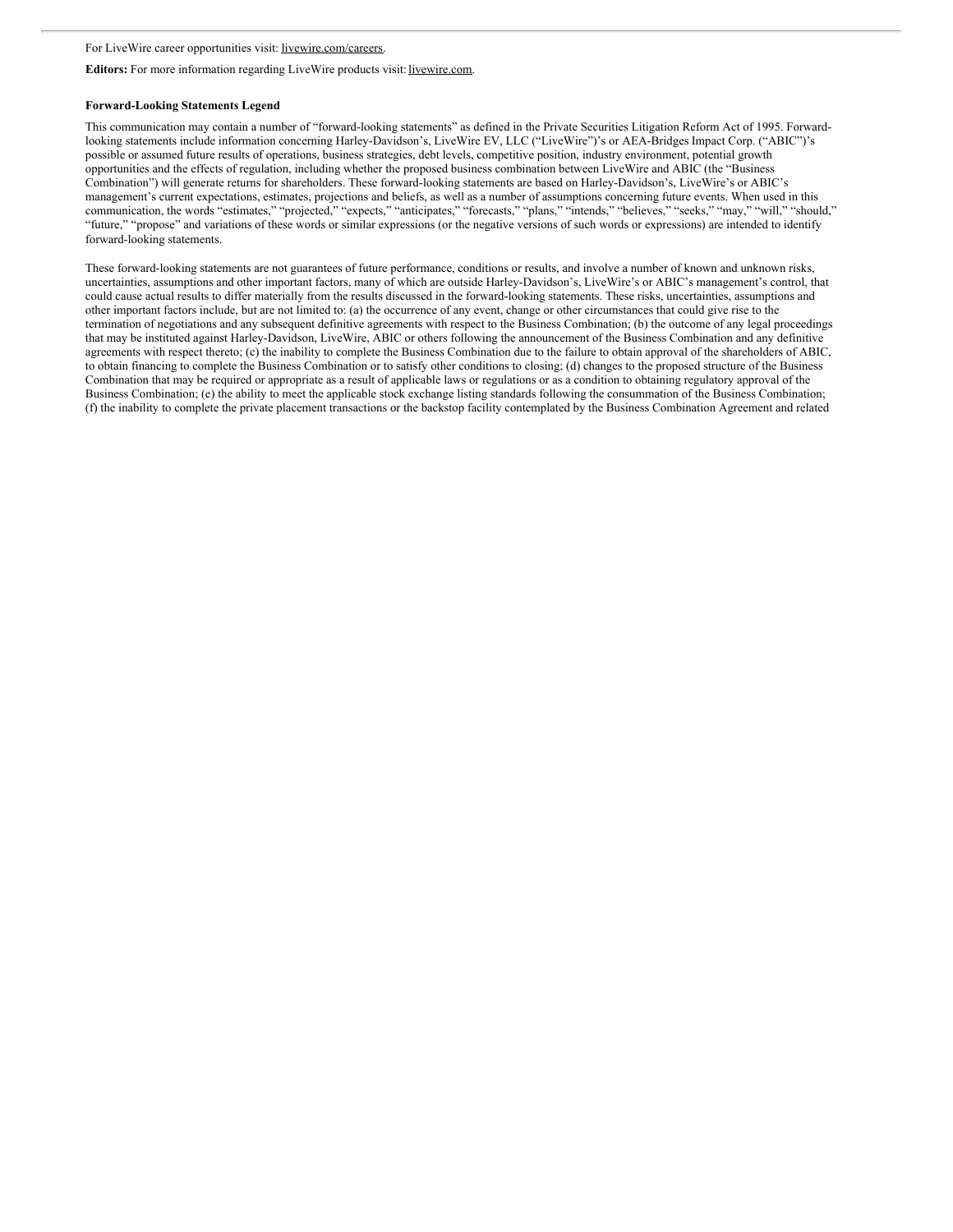agreements, as applicable; (g) the risk that the Business Combination disrupts current plans and operations of LiveWire or its subsidiaries as a result of the announcement and consummation of the transactions described herein; (h) the ability to recognize the anticipated benefits of the Business Combination, which may be affected by, among other things, competition, the ability of LiveWire to grow and manage growth profitably, maintain relationships with customers and suppliers and retain its management and key employees; (i) costs related to the Business Combination; (j) changes in applicable laws or regulations, including legal or regulatory developments (including, without limitation, accounting considerations) which could result in the need for ABIC to restate its historical financial statements and cause unforeseen delays in the timing of the Business Combination and negatively impact the trading price of ABIC's securities and the attractiveness of the Business Combination to investors; (k) the possibility that Harley-Davidson, LiveWire and ABIC may be adversely affected by other economic, business, and/or competitive factors; (l) Harley-Davidson's ability to execute its business plans and strategies, including The Hardwire; (m) LiveWire's estimates of expenses and profitability and (n) other risks and uncertainties indicated from time to time in the final prospectus of ABIC, including those under "Risk Factors" therein, and other documents filed or to be filed with the Securities and Exchange Commission ("SEC") by Harley-Davidson, LiveWire Group, Inc. ("HoldCo") or ABIC. You are cautioned not to place undue reliance upon any forwardlooking statements, which speak only as of the date made.

Forward-looking statements speak only as of the date they are made. Readers are cautioned not to put undue reliance on forward-looking statements, and Harley-Davidson, LiveWire, HoldCo and ABIC assume no obligation and, except as required by law, do not intend to update or revise these forwardlooking statements, whether as a result of new information, future events, or otherwise. Neither Harley-Davidson, LiveWire, HoldCo nor ABIC gives any assurance that either LiveWire or ABIC will achieve its expectations.

### **Additional Information and Where to Find It**

In connection with the Business Combination, HoldCo and ABIC have filed on February 7, 2022 a registration statement on FormS-4 (File No. 333-262573) (as may be amended from time to time, the "Registration Statement") asco- registrants that includes a preliminary proxy statement/prospectus of ABIC and a preliminary prospectus of HoldCo, and after the Registration Statement is declared effective, ABIC will mail a definitive proxy statement/prospectus relating to the Business Combination to ABIC's shareholders. The Registration Statement, including the proxy statement/prospectus contained therein, when declared effective by the SEC, will contain important information about the Business Combination and the other matters to be voted upon at a meeting of ABIC's shareholders to be held to approve the Business Combination (and related matters). This communication does not contain all the information that should be considered concerning the Business Combination and other matters and is not intended to provide the basis for any investment decision or any other decision in respect of such matters. Harley-Davidson, HoldCo and ABIC may also file other documents with the SEC regarding the Business Combination. ABIC shareholders and other interested persons are advised to read, when available, the preliminary proxy statement/prospectus and the amendments thereto and the definitive proxy statement/prospectus and other documents filed in connection with the Business Combination, as these materials will contain important information about Harley-Davidson, LiveWire, HoldCo, ABIC and the Business Combination.